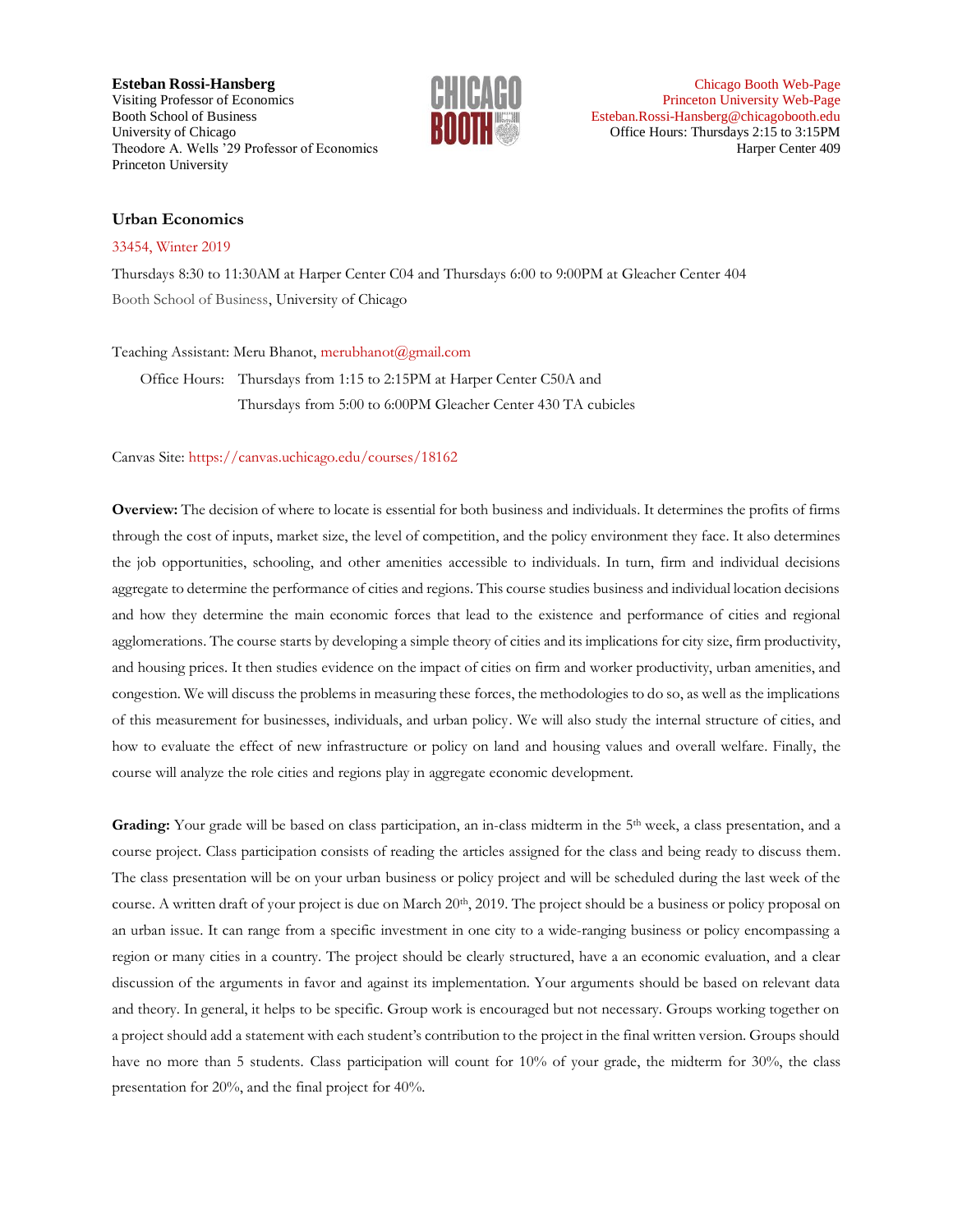## **Outline and Readings:**

This syllabus, as well as the links to the course slides and all the readings, are located at the course Canvas site. Please read the assigned articles before class. Papers marked as "Technical" are optional and contain mathematical technicalities that are not required for the course.

## Week 1:

- Organization and course information
- **Introduction** 
	- What is a city? Why do businesses and individuals locate there?
		- \* Glaeser, "Introduction" and "What do they Make in Bangalore?" in *Triumph of the City*, 2011, Penguin Books
		- \* Moretti, "Introduction" and "The great divergence" in *The New Geography of Jobs*, 2012, Mariner Books
		- \* Stevens, McDade and Stamm, "[Courting a giant](https://www.wsj.com/graphics/amazon-headquarters/)," *Wall Street Journal* (2017)
		- \* Wingfield, "[Amazon chooses 20 finalists for second headquarters](https://www.nytimes.com/2018/01/18/technology/amazon-finalists-headquarters.html)," *New York Times* (2018)
	- A basic city model: Agglomeration and congestion
		- \* Ahlfeldt, Redding, Sturm and Wolf, "[The economics of density: Evidence from the Berlin Wall](https://voxeu.org/article/economics-density-evidence-berlin-wall)," *VoxEU* (2014)
		- \* Brinkman, "[Making sense of urban patterns](https://www.philadelphiafed.org/-/media/research-and-data/publications/economic-insights/2017/q1/eiq117_making-sense-of-urban-patterns.pdf?la=en)," *Economic Insights* (2017)
		- \* Combes, Duranton, Gobillon, and Roux, "[The Productivity Advantages of Large Cities: Distinguishing](http://onlinelibrary.wiley.com/doi/10.3982/ECTA8442/pdf)  [Agglomeration from Firm Selection](http://onlinelibrary.wiley.com/doi/10.3982/ECTA8442/pdf)," *Econometrica* (2012) (Technical)
		- \* Waddell and Sarte, "[From Stylized to Quantitative Spatial Models of Cities](https://www.richmondfed.org/-/media/richmondfedorg/publications/research/economic_quarterly/2016/q3/sarte.pdf)," *Economic Quarterly* (2016) (Technical)

## Week 2:

- Agglomeration Forces
	- Production Externalities: Firms learn from each other
		- \* Chatterji, Glaeser and Kerr, "[The origins of entrepreneurship and innovation clusters](https://voxeu.org/article/origins-entrepreneurship-and-innovation-clusters)," *VoxEU* (2013)
		- \* Comin and Rossi-Hansberg, "[Heavy technology: The process of technological diffusion over time and](https://voxeu.org/article/heavy-technology-process-technological-diffusion-over-time-and-space)  [space](https://voxeu.org/article/heavy-technology-process-technological-diffusion-over-time-and-space)," *VoxEU* (2012)
		- \* Glaeser and Kerr, "[Industrial agglomeration and entrepreneurship,](https://voxeu.org/article/industrial-agglomeration-and-entrepreneurship)" *VoxEU* (2008)
		- \* Glaeser and Lu, "[Human capital externalities in China](https://voxeu.org/article/human-capital-externalities-china)," *VoxEU* (2018)
		- \* Greenstone, Hornbeck and Moretti, "[Identifying Agglomeration Spillovers: Evidence from Winners and](http://www.jstor.org/stable/10.1086/653714)  [Losers of Large Plant Openings,](http://www.jstor.org/stable/10.1086/653714)*" Journal of Political Economy* (2010) (Technical)
		- \* Lin, "[The paper trail of knowledge transfers](https://www.philadelphiafed.org/-/media/research-and-data/publications/business-review/2014/q2/brQ214_paper_trail.pdf)," *Economic Insights* (2014)
	- Dense labor markets: Better matching between firms and workers
		- \* Moretti, "Forces of Attraction" in *The New Geography of Jobs*, 2012, Mariner Books
	- Suppliers and customers: Firms face lower overall transportation costs in cities
		- \* Agarwal, Jensen and Monte, "[The geography of consumption](https://voxeu.org/article/geography-consumption)," *VoxEU* (2018)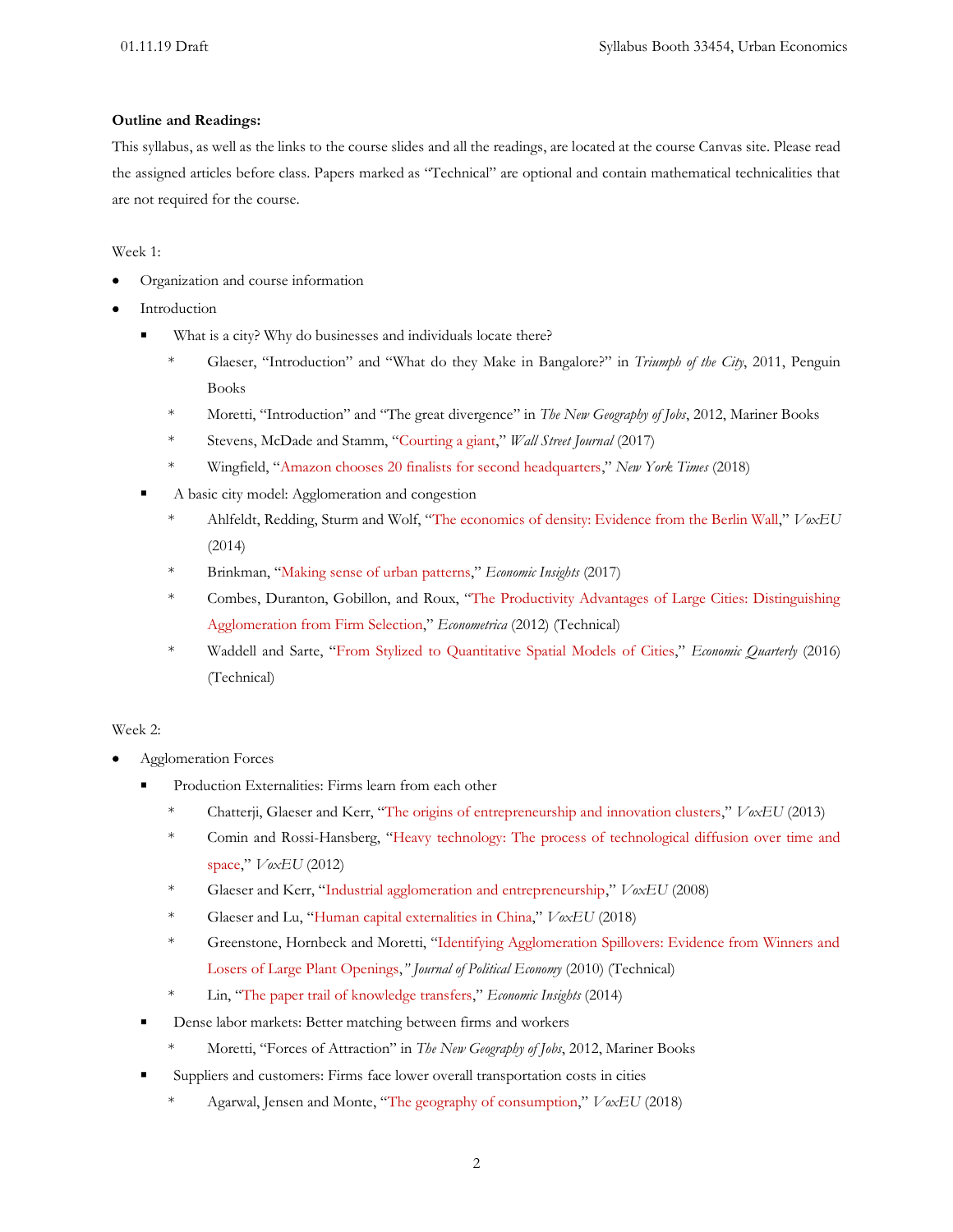- \* Saxenian, "[Inside-Out: Regional Networks and Industrial Adaptation in Silicon Valley and Route 128](http://www.google.com/url?sa=t&rct=j&q=&esrc=s&frm=1&source=web&cd=1&ved=0CCMQFjAA&url=http%3A%2F%2Fpeople.ischool.berkeley.edu%2F~anno%2FPapers%2Finside-out1996.pdf&ei=F7opT5uCMMPX0QGg_9G7Cg&usg=AFQjCNGaV4r0_gVGXRRAgLD7_EWm_Gg25g&sig2=3bncNLr52cgUGqahaTgRmw)," *Cityscape: A Journal of Policy Development and Research* (1996)
- History: Why do firms stay in the same location?
	- \* Michaels and Rauch, "[Can history leave towns struck in places with bad locational fundamentals?](https://voxeu.org/article/are-towns-stuck-wrong-places)," *VoxEU* (2013)
	- \* Lin, "[Geography, history, economies of density, and the location of cities](https://www.phil.frb.org/-/media/research-and-data/publications/business-review/2012/q3/brq312_geography-history-economics-of-density-location-of-cities.pdf)," *Economic Insights* (2012)

## Week 3:

- Urban amenities and residential valuation: What city characteristics do individuals value?
	- The city as a consumption center and the measurement of amenities
		- \* Glaeser, Kolko and Saiz, "[Consumer City](http://joeg.oxfordjournals.org/content/1/1/27.full.pdf+html)," *Journal of Economic Geography* (2000) (Technical)
		- \* Rappaport, "[Moving to Nice Weather](http://www.sciencedirect.com/science/article/pii/S0166046206001001)," *Regional Science and Urban Economics* (2007) (Technical)
		- \* Sen and Scavette, "[Purchasing power across the U.S.](https://www.philadelphiafed.org/-/media/research-and-data/publications/economic-insights/2017/q4/rs_purchasing-power.pdf?la=en)," *Economic Insights* (2017)
	- Hedonic valuation: How to value a house that has not been sold?
	- Housing Externalities: How others affect the value of my house
		- \* Rossi-Hansberg and Sarte, "[Economics of Housing Externalities,](http://www.princeton.edu/~erossi/EHE.pdf)" *International Encyclopedia of Housing and Home* (2012)

## Week 4:

- Urban population and skill sorting: Who lives where?
	- Urban wage premium and learning: Living in a city affects your wage today and in the future
		- \* Glaeser and Mare, "[Cities and Skills](http://www.jstor.org/stable/10.1086/319563)," *Journal of Labor Economics* (2001) (Technical)
		- \* De la Roca and Puga, "[Learning by Working in Big Cities](https://diegopuga.org/papers/DeLaRoca_Puga_REStud_2017.pdf)," *Review of Economic Studies* (2017) (Technical)
	- Skill sorting and urban inequality: Its easier to hire talent in cities, and increasingly so
		- \* Behrens and Robert-Nicoud, "[Urbanisation makes the world more unequal](https://voxeu.org/article/inequality-big-cities)," *VoxEU* (2014)
		- \* Berkes and Gaetani, "[Income Segregation and Rise of the Knowledge Economy](https://sites.northwestern.edu/eberkes/files/2016/08/Berkes_Gaetani_Segregation_November2_2017-1nkccq1.pdf)," working paper (2017) (Technical)
		- \* Brinkman, ["Big cities and the highly educated: what's the connection?,](https://www.philadelphiafed.org/-/media/research-and-data/publications/business-review/2015/q3/brq315_big_cities_and_the_highly_educated.pdf?la=en)" *Business Review* (2015)
		- \* Diamond, ["The causes and consequences of US workers' diverging locations by skill,](http://microeconomicinsights.org/causes-consequences-us-workers-diverging-locations-skill/)" *Micoeconomic Insights* (2016)

## Week 5:

- Measuring the location of businesses and people
	- Official statistics, remote sensing data, and digital sources
		- \* Glaeser, Kim and Luca, "[Using traditional and digital data sources together in economic research](https://voxeu.org/article/measuring-local-economy-yelp-data)," *VoxEU*  (2018)
		- \* Weil, Henderson, and Storeygard, "[Measuring economic growth from outer space](https://voxeu.org/article/measuring-economic-growth-outer-space)," *VoxEU* (2009)
- **Midterm Exam**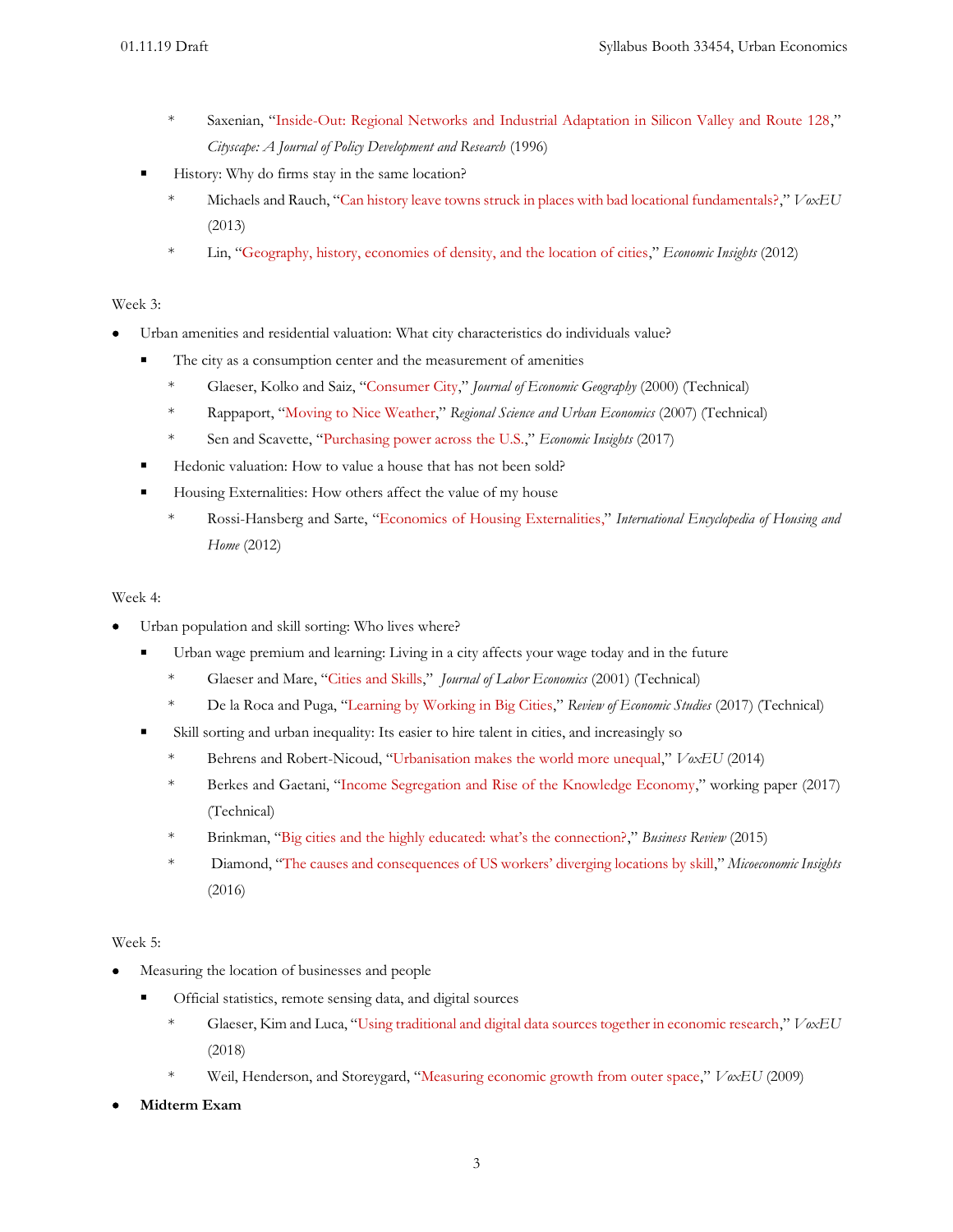#### Week 6:

- Congestion
	- Transportation networks in cities: Reducing the cost of doing business
		- \* Baum-Snow and Kahn. "[The Effects of Urban Rail Transit Expansions: Evidence from Sixteen Cities](http://www.jstor.org/stable/25067419?seq=1#page_scan_tab_contents)," *Brookings-Wharton Papers on Urban Affairs* (2005)
		- \* Baum-Snow, "[Did Highways Cause Suburbanization](http://qje.oxfordjournals.org/content/122/2/775.full.pdf+html)," *Quarterly Journal of Economics* (2007) (Technical)
		- \* Donaldson, "[Economic benefits of transportation infrastructure: historical evidence from India and](http://microeconomicinsights.org/economic-benefits-transportation-infrastructure/)  [America](http://microeconomicinsights.org/economic-benefits-transportation-infrastructure/)," *Micoeconomic Insights* (2017)
		- \* Gibbons, Overman, Lyytikainen and Sanchis-Guarner, "[New road infrastructure: The effects on firms](https://voxeu.org/article/new-road-infrastructure-effects-firms)," *VoxEU* (2017)
		- \* Turner, "[The fundamental law of road congestion and its implications for transportation policy](http://www.rff.org/blog/2010/fundamental-law-road-congestion-and-its-implications-transportation-policy)," *Resources for the Future* (2010)
	- Commuting and the availability of workers and consumers
		- \* Bernard, Moxnes and Saito, "[Fast trains, supply networks, and firm performance](https://voxeu.org/article/fast-trains-and-firm-performance-new-japanese-evidence)," *VoxEU* (2014)
		- \* Florida, "[The relationship between subways and urban growth](https://www.citylab.com/transportation/2016/06/the-relationship-between-subways-and-urban-growth/485006/)," *CityLab* (2016)
		- \* Monte, Redding and Rossi-Hansberg, "[Commuting, migration and local employment elasticities](https://voxeu.org/article/commuting-and-local-jobs)," *VoxEU*  (2015)
		- \* Tsivanidis, ["The equitable benefits of Colombia's bus rapid transit system,"](https://voxdev.org/topic/infrastructure-urbanisation/equitable-benefits-colombia-s-bus-rapid-transit-system) *VoxDev* (2018)

## Week 7:

- Systems of cities and industrial composition
	- The size distribution of cities and urban migration
		- \* Combes, Demurger and Shi, "[Urbanisation and migration externalities in](https://voxeu.org/article/urbanisation-and-migration-externalities-china) China," *VoxEU* (2013)
		- \* Clement, "[Sets and the city](https://www.minneapolisfed.org/publications/the-region/sets-and-the-city)," *The Region* (2004)
		- \* Desmet and Rossi-Hansberg, ["Are the world's megacities too big?,](https://voxeu.org/article/are-world-s-megacities-too-big)" *VoxEU* (2011)
		- \* Desmet and Rossi-Hansberg, "[Analyzing Urban Systems: Have Mega-Cities Become Too Large?](http://www.princeton.edu/~erossi/WBGlaeser040412.pdf)," *The Urban Imperative: Towards Competitive Cities*, Oxford UP (2015) (Technical)
		- \* Henderson, Squires, Storeygard and Weil, "[Changing population distribution: The roles of nature and](https://voxdev.org/topic/infrastructure-urbanisation/changing-population-distribution-roles-nature-and-history-1)  [history](https://voxdev.org/topic/infrastructure-urbanisation/changing-population-distribution-roles-nature-and-history-1)," *VoxDev* (2018)
		- \* Soo, "[Zipf's Law for Cities: A Cross-Country Investigation](http://www.sciencedirect.com/science/article/pii/S016604620400033X)," *Regional Science and Urban Economics* (2005) (Technical)
	- Industrial agglomeration and market concentration: Do industries cluster? What are the trends in concentration?
		- \* Duranton and Overman, "[Testing for Localization Using Micro-Geographic Data](http://restud.oxfordjournals.org/content/72/4/1077.full.pdf+html)," *Review of Economic Studies* (2005) (Technical)
		- \* Ellison, Glaeser and Kerr, "[What Causes Industry Agglomeration? Evidence from Coagglomeration](http://www.aeaweb.org/atypon.php?return_to=/doi/pdfplus/10.1257/aer.100.3.1195)  [Patterns](http://www.aeaweb.org/atypon.php?return_to=/doi/pdfplus/10.1257/aer.100.3.1195)," *American Economic Review* (2010) (Technical)
		- \* Rossi-Hansberg, Sarte and Trachter, "[Diverging Trends in National and Local Concentration](https://www.princeton.edu/~erossi/DTNLC.pdf)," working paper (2018)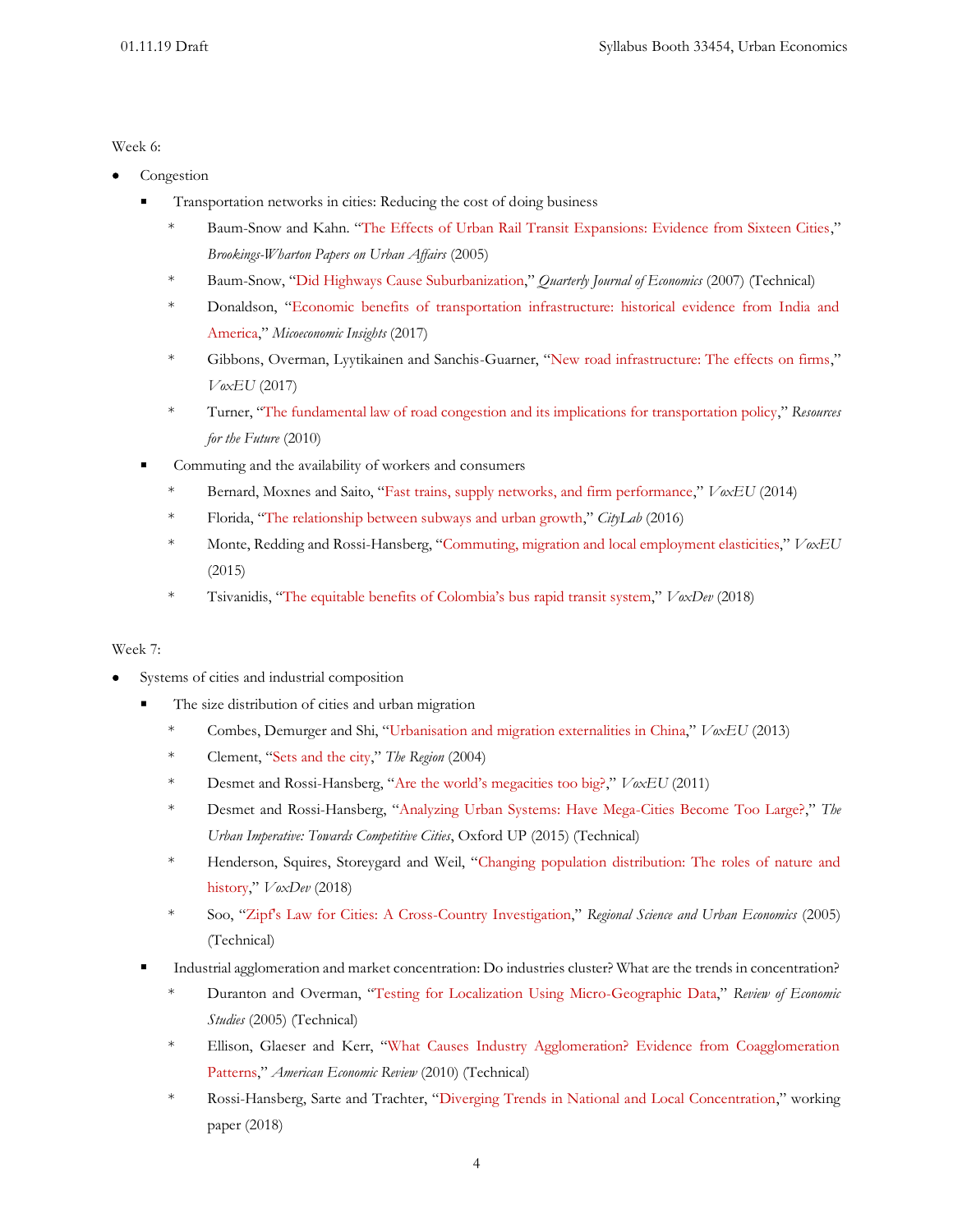- Input-output linkages between firms and their importance for location choices and the impact of shocks
	- \* Mori, "[Constant churning and persistent regularity in population and industrial locations: Evidence](https://voxeu.org/article/size-and-industrial-structure-japanese-cities) from [Japan](https://voxeu.org/article/size-and-industrial-structure-japanese-cities)," *VoxEU* (2017)
	- \* Rossi-Hansberg, "[Geography, Idiosyncratic Shocks, and Aggregate Fluctuations](https://www.rieti.go.jp/en/special/p_a_w/041.html)," *RIETI* (2014)

## Week 8:

- Urban growth and decline: Why it is easier to grow than to shrink?
	- Housing and land supply
		- \* Glaeser and Gyourko, "[Urban Decline and](http://www.jstor.org/stable/10.1086/427465) Durable Housing," *Journal of Political Economy* (2006) (Technical)
		- \* Ioannides and Rossi-Hansberg, "[Urban growth](https://www.princeton.edu/~erossi/UG.pdf)," *The New Palgrave Dictionary of Economics* (2008)
		- \* Saiz, "[The Geographic Determinants of Housing Supply](http://qje.oxfordjournals.org/content/125/3/1253.full.pdf+html)," *Quarterly Journal of Economics* (2010) (Technical)
	- Inelastic city structure: The consequences of past growth
		- \* Owens, Rossi-Hansberg and Sarte, "[Wasted urban infrastructure: The city of Detroit](https://voxeu.org/article/wasted-urban-infrastructure-city-detroit)," *VoxEU* (2017)
		- \* Pinto, "[Responding to urban decline](https://www.richmondfed.org/publications/research/economic_brief/2017/eb_17-07)," *Economic Brief* (2017)
	- Gentrification: Up-and-coming neighborhoods and their characteristics
		- \* Lin, ["Understanding gentrification's causes,](https://www.philadelphiafed.org/-/media/research-and-data/publications/economic-insights/2017/q3/eiq3_understanding-gentrifications-causes.pdf)" *Economic Insights* (2017)
	- Moving to opportunity and the investment component of location choices
		- \* Bliss, ["If location is an asset, high rent is 'Saving' for the future,](https://www.citylab.com/life/2018/08/paying-high-rent-in-pricey-cities-is-saving-for-the-future/566468/)" *CityLab* (2018)
		- \* Chetty and Hendren, "[The impact of neighborhoods on intergenerational mobility](http://www.equality-of-opportunity.org/assets/documents/nbhds_exec_summary.pdf)," *Equality and Opportunity Project* (2015)
		- \* Clement, "[Trading Places](https://www.minneapolisfed.org/publications/the-region/trading-places-research-digest)," *The Region* (2018)

# Week 9:

- Housing and real estate
	- **Decomposing real-estate trends:** What determines the value of a house?
		- \* Davis and Heathcote, "[The Price and Quantity of Residential Land in the US](http://dx.doi.org/10.1016/j.jmoneco.2007.06.023)," *Journal of Monetary Economics* (2007) (Technical)
	- The Great Recession and other boom-bust cycles
		- \* Eyigungor, ["Housing's role in the slow recovery,"](https://www.philadelphiafed.org/-/media/research-and-data/publications/economic-insights/2016/q2/eiq216_housings_role.pdf?la=en) *Economic Insights* (2016)
		- \* Glaeser, ["The bubble dynamics of China's housing boom,"](https://voxdev.org/topic/infrastructure-urbanisation/bubble-dynamics-china-s-housing-boom) *VoxDev* (2017)
		- \* Mian and Sufi, "[The Consequences of Mortgage Credit Expansion: Evidence from the U.S. Mortgage](http://qje.oxfordjournals.org/content/124/4/1449.full.pdf+html)  [Default Crisis](http://qje.oxfordjournals.org/content/124/4/1449.full.pdf+html)," *Quarterly Journal of Economics* (2009) (Technical)
	- Regulation: The impact of regulation on business and residential real estate
		- \* Glaeser and Gyourko, "[The Impact of Zoning on Housing Affordability](http://www.newyorkfed.org/research/epr/03v09n2/0306glae.pdf)," *Economics Policy Review* (2003)
		- \* Hsieh and Moretti, "[How local housing regulations smother the U.S. economy](https://www.nytimes.com/2017/09/06/opinion/housing-regulations-us-economy.html)," *New York Times* (2017)
		- \* Moretti and Wilson, "[Where star scientists choose to locate: the impact of US state taxes](http://microeconomicinsights.org/star-scientists-choose-locate-impact-us-state-taxes/)," *Micoeconomic Insights* (2017)